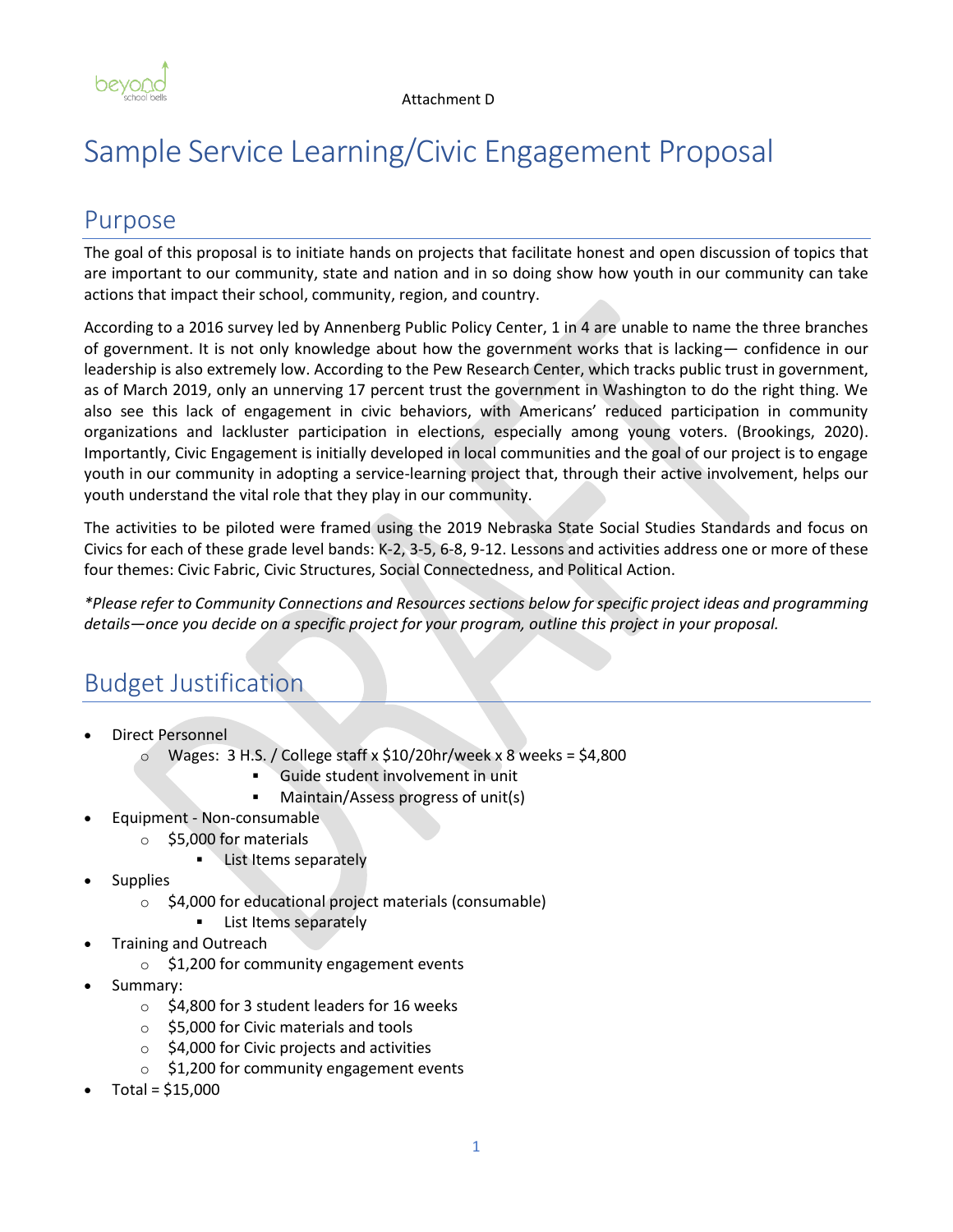

#### **Sample Budget**

| <b>Budget Item</b>      | <b>Price for each</b> | Sample total | <b>Notes/URL</b>        |
|-------------------------|-----------------------|--------------|-------------------------|
| <b>Staffing</b>         |                       | 4800         | 3 HS/CS student leaders |
| Events                  |                       | 1200         | Community engagement    |
| Supplies-nonconsumable  |                       | 5000         |                         |
| LIST ALL THESE SUPPLIES | <b>LIST HERE</b>      |              |                         |
| Supplies--consumable    |                       | 4000         |                         |
| LIST ALL THESE SUPPLIES | <b>LIST HERE</b>      |              |                         |
|                         |                       |              |                         |
|                         |                       |              |                         |
| Total                   |                       | 15,000       |                         |

### Community Connections

- Levels of Government
	- o Reach out to various levels of government in your community.
		- City, including School Board and the Mayor's office
		- County
		- State
		- **Federal**

Use this as a guide<https://sites.google.com/a/coalcityschools.org/govt-types/levels-of-govt>

- $\circ$  As the unit comes to a close, make sure to invite these government officials so that they can learn what your students discovered here.
- Service-Learning Guidebooks from National Youth Leadership Council, NYLC
	- o Download grade-band guides for free here:
		- <https://www.nylc.org/store/ListProducts.aspx?catid=732053&ftr=ENGAGE>
	- o Samples of existing projects that your students can join [https://infohub.nyced.org/in-our](https://infohub.nyced.org/in-our-schools/programs/experiential-learning/service-in-schools/service-learning-opportunities-and-resources)[schools/programs/experiential-learning/service-in-schools/service-learning-opportunities-and](https://infohub.nyced.org/in-our-schools/programs/experiential-learning/service-in-schools/service-learning-opportunities-and-resources)[resources.](https://infohub.nyced.org/in-our-schools/programs/experiential-learning/service-in-schools/service-learning-opportunities-and-resources)
	- o Nebraska Game & Parks[. http://outdoornebraska.gov/servicelearning/](http://outdoornebraska.gov/servicelearning/)

### Resources

• Nebraska State Social Studies 2019 Civics Standards - State Civics K-12 Standards are shared in the following document

<https://cdn.education.ne.gov/wp-content/uploads/2019/11/Nebraska-Social-Studies-Standards-Final-11-2019.pdf>

• iCivics - In 2009, Justice O'Connor founded iCivics with the goal of transforming civic education for every student in America with innovative, truly engaging games and resources. Grades 6-12 preferred <https://www.icivics.org/>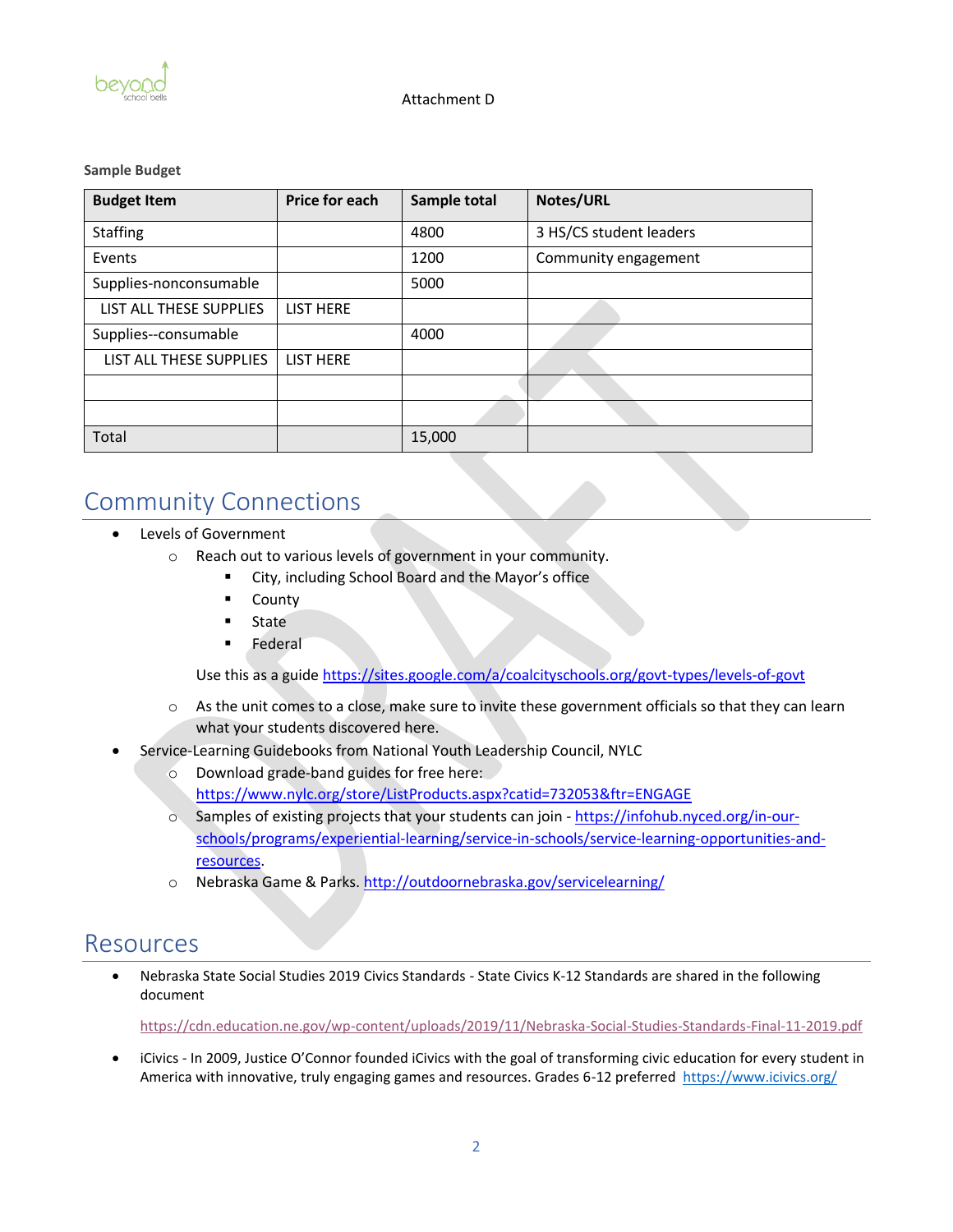Attachment D



- iCivics for Younger Learners ages 7-10, 4 games, 1 coloring book <https://www.icivics.org/young-learners>
- Education Commission of the States - "The necessary elements of effective civic education include classroom instruction in civics & government, history, economics, law and geography; service learning linked to classroom learning; experiential learning; learning through participation in models and simulations of democratic processes; guided classroom discussion of current issues and events, and meaningful participation in school governance." [https://www.ecs.org/wp-content/uploads/Six-proven-practices-update\\_r2.pdf](https://www.ecs.org/wp-content/uploads/Six-proven-practices-update_r2.pdf)
- PBS Election Collection In this collection there are *Videos (63), Documents (17), Lesson Plans (6), Media Gallery Items (8), Interactives (5), Interactive Lessons (1), Webpages (2) for Grades 4-13+ , Resources in Spanish (2)* <https://net.pbslearningmedia.org/collection/election-collection/>
- PBS Crash Course Government and Politics: grades 9-12 very engaging, video and live, many videos. <https://net.pbslearningmedia.org/collection/crash-course-government-and-politics/>
- PBS Crash Course US History engaging live and animated videos, grades 9-12 <https://net.pbslearningmedia.org/collection/crash-course-us-history/> very
- PBS Arthur All About Community Prek- Grade 4
	- Appreciating and Understanding Diversity
	- The Arts: Dance, Art, Music, and Play
	- Civics: Making a Difference
	- Social Emotional Skills

<https://net.pbslearningmedia.org/collection/arthur-community/>

- Accountability for a Quality Education System, Today and Tomorrow AQuESTT This is an accountability system that integrates components of accountability, assessment, accreditation, career education, and data into a system of school improvement and support. For schools who use this system, these lessons can help track 5/6 AQuESTT domains. Evidence Based Assessment<https://aquestt.com/>
- Volunteer Nebraska guide to selecting and implementing volunteer work <http://www.volunteernebraska.org/>
- Deliberating in a Democracy (Constitutional Rights Foundation Chicago): civic action, mock trials, California based internships <https://crfcap.org/>
- Democracy in Action (Mikva Challenge): youth voice, action civics [http://www.mikvachallenge.org](http://www.mikvachallenge.org/)
- Facing History and Ourselves: anti-racism [http://www.facinghistory.org](http://www.facinghistory.org/)
- Earth Force: environmental activism [http://www.earthforce.org](http://www.earthforce.org/)
- Generation Citizen: action civics, issue-oriented activities [http://generationcitizen.org](http://generationcitizen.org/)
- KIDS Consortium: Harkins Consulting LLC, for pay trainings and materials for service learning [http://www.kidsconsortium.org](http://www.kidsconsortium.org/)
- 4H Youth Developmental Organization: free activities, health, civic engagement, STEM, etc. [http://www.4-h.org](http://www.4-h.org/)
- Civil Dialogues: conversations on various topics with specific rules on norms for discussion <https://civildialogues.org/>